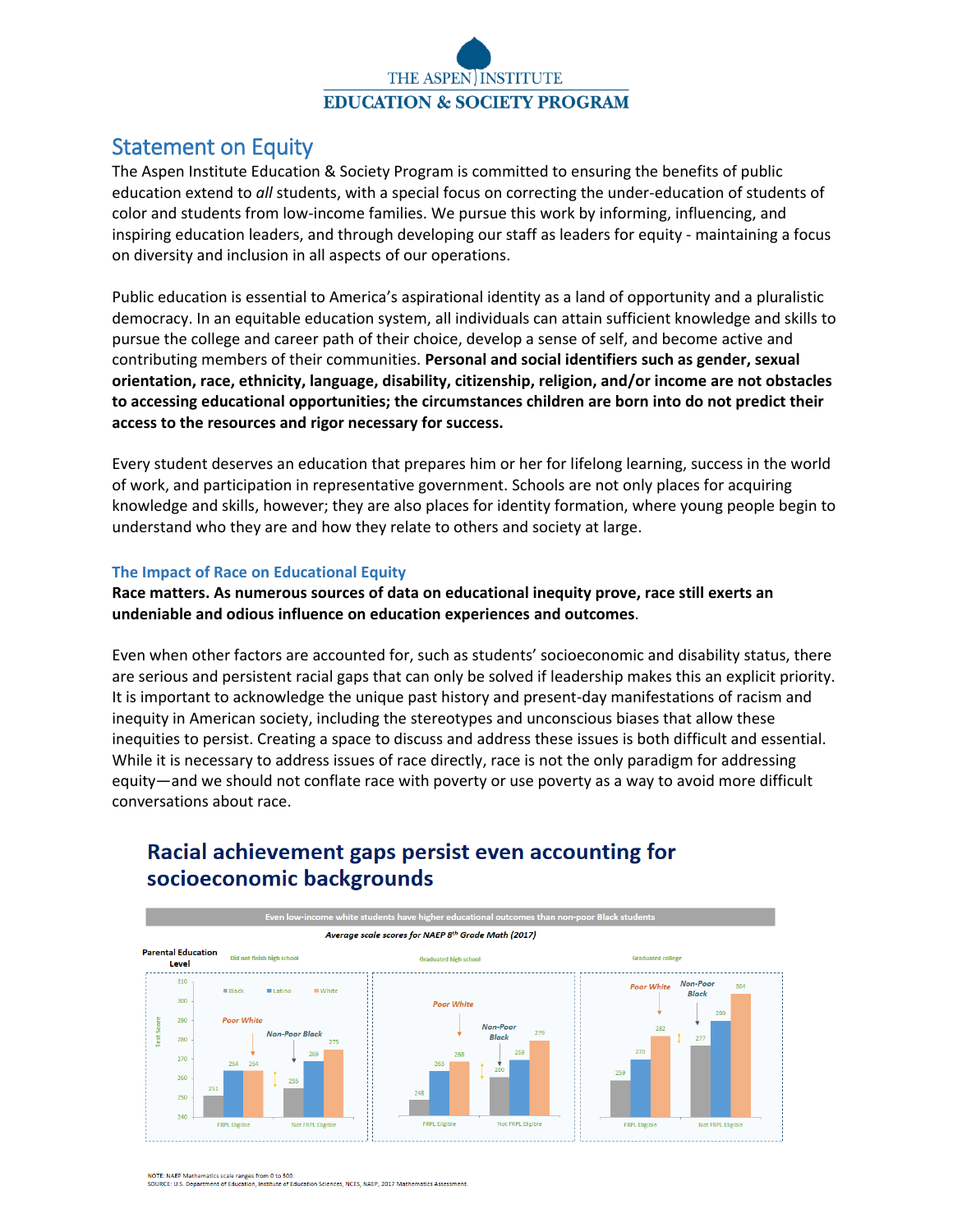#### **The Opportunity**

Unfortunately, far too many students are not receiving the high-quality educational experiences needed to help them reach these goals. This not only hobbles their individual chances for success, but also undermines shared growth in an economy where most jobs that pay a living wage require some form of post-secondary credential.

Meaningful progress toward equity in education does not necessarily mean equal resources for all. Some students are starting with less than their peers – because of current and/or past disinvestment in their schools and communities – and therefore require additional resources to achieve the same level of success. **Educational equity means that every student has access to the right resources they need at the right moment in their education, despite race, gender, sexual orientation, ethnicity, language, nationality/immigration status, disability, family background, or family income**.

**Equity does not mean creating equal conditions for all students, but rather targeting resources based on individual students' needs and circumstances**, which includes providing differentiated funding and supports. Targeting supports in this way is intended to remove barriers and create the same opportunities for low-income students, students of color, English learners, and students with disabilities that their more advantaged peers experience. Educational equity is often measured in terms of financial resources – such as per pupil funding levels.

To get a true sense of equity, we must look beyond the amount of money and consider how it is spent – do all students have sufficient access to high-quality teachers, rigorous coursework and instructional materials (including technology), support services, and extracurricular opportunities? We can also look at outcomes, such as achievement scores, graduation rates, post-secondary enrollment and completion rates, and access to well-paying careers and social capital. A truly high-quality and equitable education, however, is also about the student experience and the learning environment. Student and family feedback surveys can provide valuable information about whether schools are safe, welcoming, and caring environments.

### **Our Responsibility for the Future of Educational Equity**

From the founding of the United States through our present day, educational systems and structures have not been designed to serve all Americans. From systemic underinvestment in students of color, students from low-income families, and students with disabilities and the establishment of separate and unequal school systems for white students and students of color, American government and civil society have enshrined educational inequity through policies, institutions, and attitudes. As a result, many people have lost confidence that public officials are committed to ensuring that factors like race and socio-economic status do not determine students' success.

Education leaders must rebuild trust that has been lost between the public and civic institutions, including public education. Furthermore, there is a pervasive lack of awareness about the deeply disparate opportunities and outcomes that persist for low-income students, students of color, English learners, and students with disabilities.

Although federal, state, and local educational systems play an important role in monitoring, promoting, and ensuring equity in education, genuine equity requires agency among families and communities to authentically inform and influence how public education activates the potential in each student and responds to the unique learning needs in the context of community. Equity, therefore, lives in local